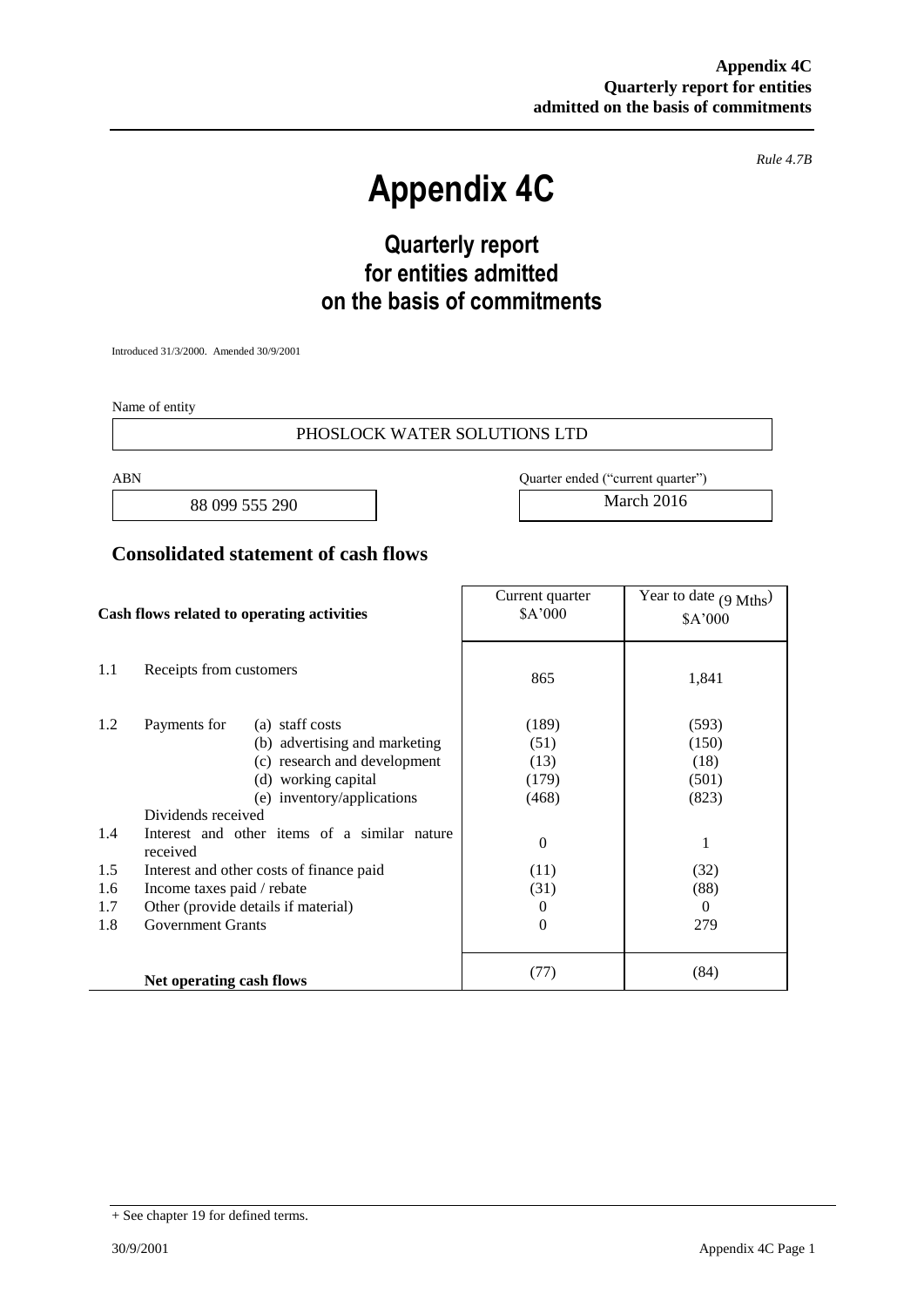|                      |                                                                                                                                                                                                                                | Current quarter<br>\$A'000 | Year to date $(9 \text{ Mths})$<br>\$A'000 |
|----------------------|--------------------------------------------------------------------------------------------------------------------------------------------------------------------------------------------------------------------------------|----------------------------|--------------------------------------------|
| 1.8                  | Net operating cash flows (carried forward)                                                                                                                                                                                     | (77)                       | (84)                                       |
| 1.9                  | Cash flows related to investing activities<br>Payment for acquisition of:<br>(a) businesses (item 5)<br>(b) equity investments<br>(c) intellectual property<br>(d) physical non-current assets<br>(e) other non-current assets | (12)<br>(1)                | (77)<br>(3)                                |
| 1.10                 | Proceeds from disposal of:<br>(a) businesses (item 5)<br>(b) equity investments<br>(c) intellectual property<br>(d) physical non-current assets<br>(e) other non-current assets                                                |                            |                                            |
| 1.11<br>1.12<br>1.13 | Loans from Minority Shareholders<br>Loans repaid by other entities<br>Other (provide details if material)                                                                                                                      |                            |                                            |
|                      | Net investing cash flows                                                                                                                                                                                                       | (13)                       | (80)                                       |
| 1.14                 | Total operating and investing cash flows                                                                                                                                                                                       | (90)                       | (164)                                      |
|                      | Cash flows related to financing activities                                                                                                                                                                                     |                            |                                            |
| 1.15                 | Proceeds from issues of shares, options, con<br>notes                                                                                                                                                                          | 340                        | 492                                        |
| 1.16<br>1.17<br>1.18 | Proceeds from sale of forfeited shares<br>Proceeds from borrowings<br>Repayment of borrowings                                                                                                                                  | $\boldsymbol{0}$<br>(230)  | 216<br>(460)                               |
| 1.19<br>1.20         | Dividends paid<br>Other – Capital raising costs                                                                                                                                                                                |                            |                                            |
|                      | Net financing cash flows                                                                                                                                                                                                       | 110                        | 248                                        |
|                      | Net increase (decrease) in cash held                                                                                                                                                                                           | 20                         | 84                                         |
| 1.21<br>1.22         | Cash at beginning of quarter/year to date<br>Exchange rate adjustments                                                                                                                                                         | 234<br>(6)                 | 161<br>3                                   |
| 1.23                 | Cash at end of quarter                                                                                                                                                                                                         | 248                        | 248                                        |
|                      |                                                                                                                                                                                                                                |                            |                                            |

<sup>+</sup> See chapter 19 for defined terms.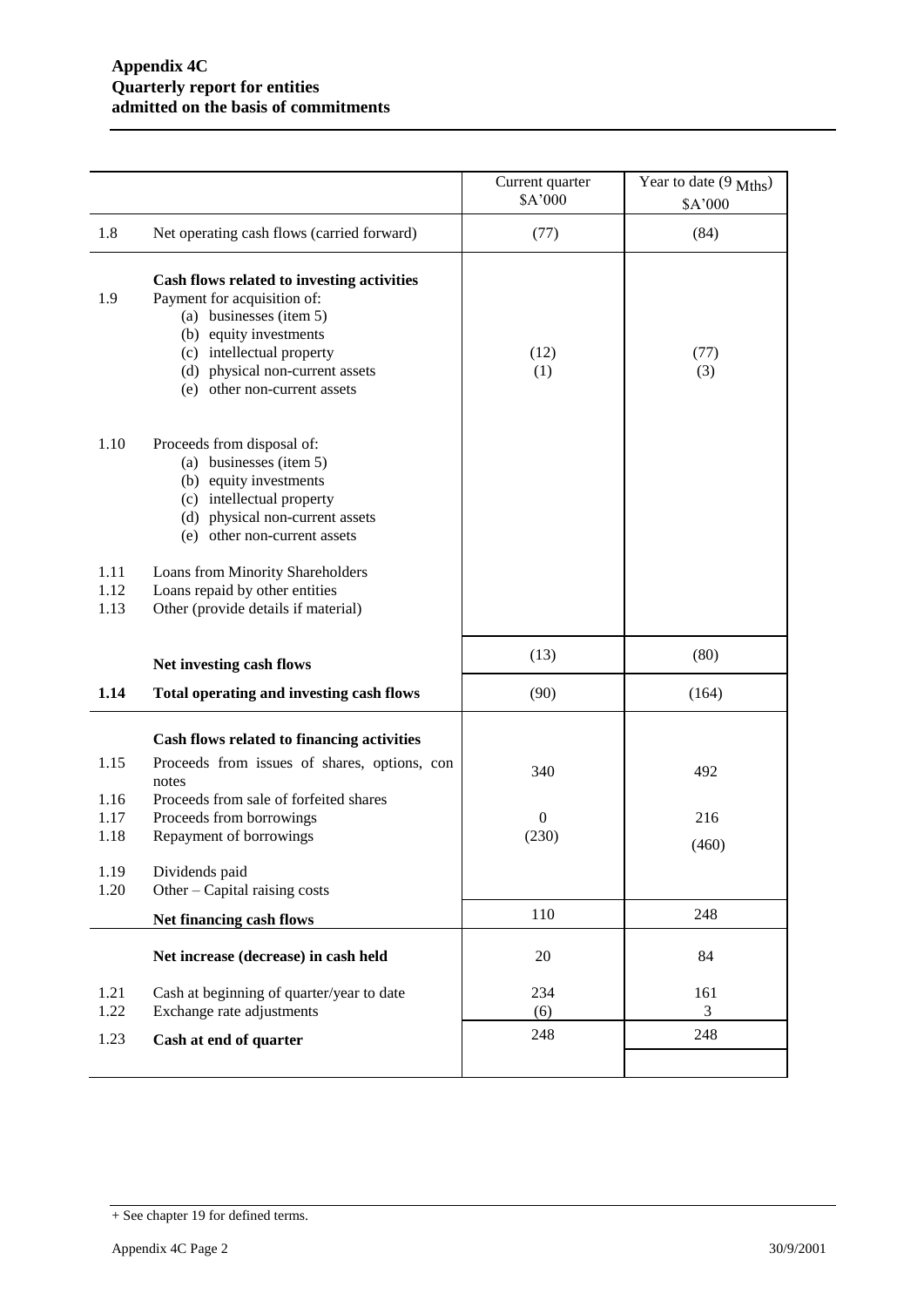## **Payments to directors of the entity and associates of the directors Payments to related entities of the entity and associates of the related entities**

|      |                                                                  | Current quarter<br>\$A'000 |
|------|------------------------------------------------------------------|----------------------------|
| 1.24 | Aggregate amount of payments to the parties included in item 1.2 | 57                         |
| 1.25 | Aggregate amount of loans to the parties included in item 1.11   | -                          |
|      |                                                                  |                            |

1.26 Explanation necessary for an understanding of the transactions During the period \$32,000 was paid as Executive Director salaries and \$25,000 paid as Non-Executive Directors fees.

### **Non-cash financing and investing activities**

- 2.1 Details of financing and investing transactions which have had a material effect on consolidated assets and liabilities but did not involve cash flows
- 2.2 Details of outlays made by other entities to establish or increase their share in businesses in which the reporting entity has an interest

### **Financing facilities available**

*Add notes as necessary for an understanding of the position. (See AASB 1026 paragraph 12.2).*

|     |                                        | Amount available<br>\$A'000 | Amount used<br>\$A'000 |
|-----|----------------------------------------|-----------------------------|------------------------|
| 3.1 | Loan facilities                        | 900                         | 900                    |
| 3.2 | Converting Notes maturing 30 June 2016 | 2,354                       | 2,354                  |

<sup>+</sup> See chapter 19 for defined terms.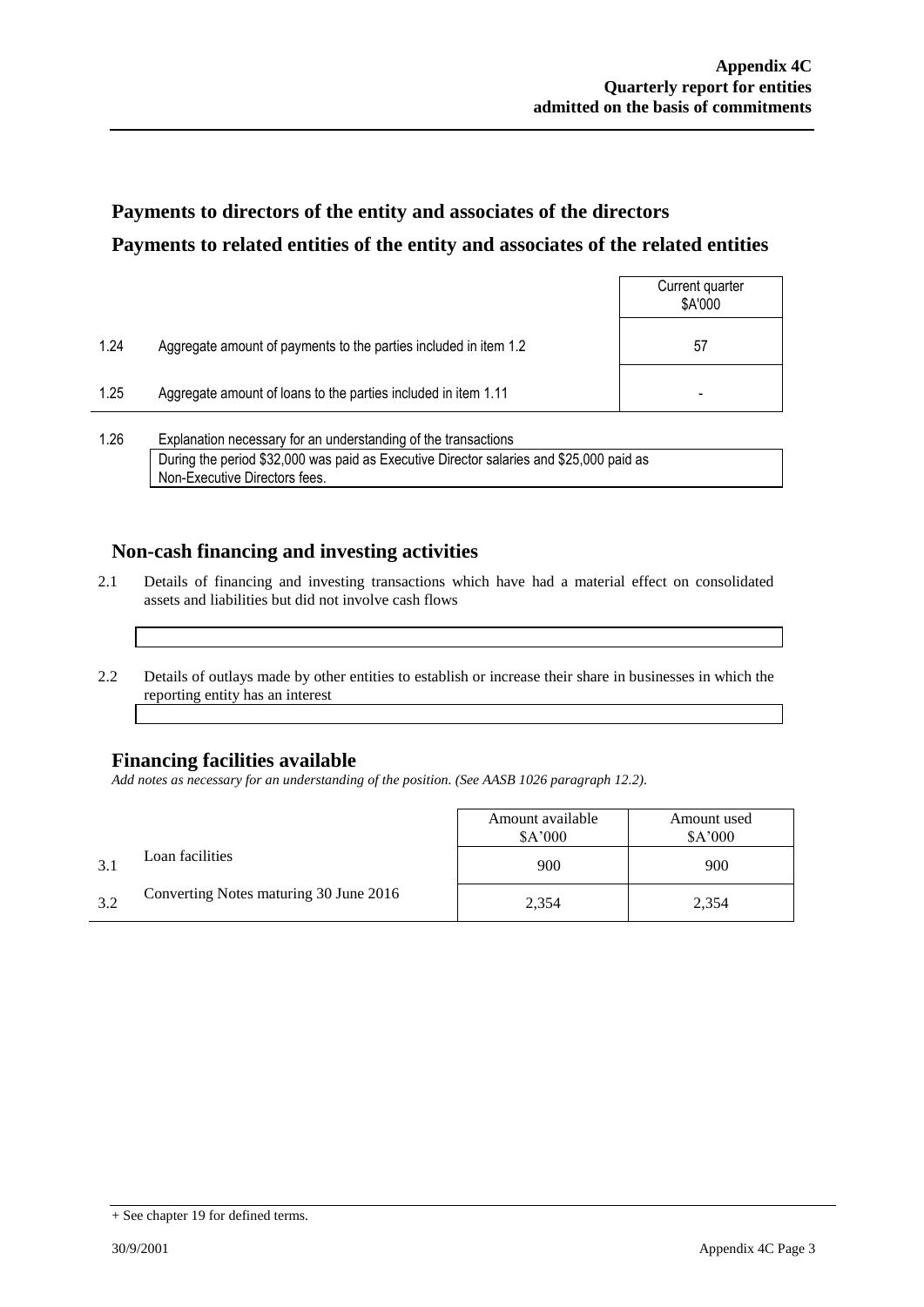### **Reconciliation of cash**

| Reconciliation of cash at the end of the quarter (as<br>shown in the consolidated statement of cash flows) to<br>the related items in the accounts is as follows. |                                                  | Current quarter<br>\$A'000 | Previous quarter<br>\$A'000 |
|-------------------------------------------------------------------------------------------------------------------------------------------------------------------|--------------------------------------------------|----------------------------|-----------------------------|
| 4.1                                                                                                                                                               | Cash on hand and at bank                         | 193                        | 179                         |
| 4.2                                                                                                                                                               | Deposits at call                                 |                            |                             |
| 4.3                                                                                                                                                               | Bank overdraft                                   |                            |                             |
| 4.4                                                                                                                                                               | Other $-$ Term deposit                           | 55                         | 55                          |
|                                                                                                                                                                   | <b>Total: cash at end of quarter</b> (item 1.23) | 248                        | 234                         |

Acquisitions and disposals of business entities

|     |                                              | Acquisitions<br>$(Item\ 1.9(a))$ | Disposals<br>$(Item\ 1.10(a))$ |
|-----|----------------------------------------------|----------------------------------|--------------------------------|
| 5.1 | Name of entity                               |                                  |                                |
| 5.2 | Place of incorporation<br>or registration    |                                  |                                |
| 5.3 | Consideration for<br>acquisition or disposal |                                  |                                |
| 5.4 | Total net assets                             |                                  |                                |
| 5.5 | Nature of business                           |                                  |                                |
|     |                                              |                                  |                                |

<sup>+</sup> See chapter 19 for defined terms.